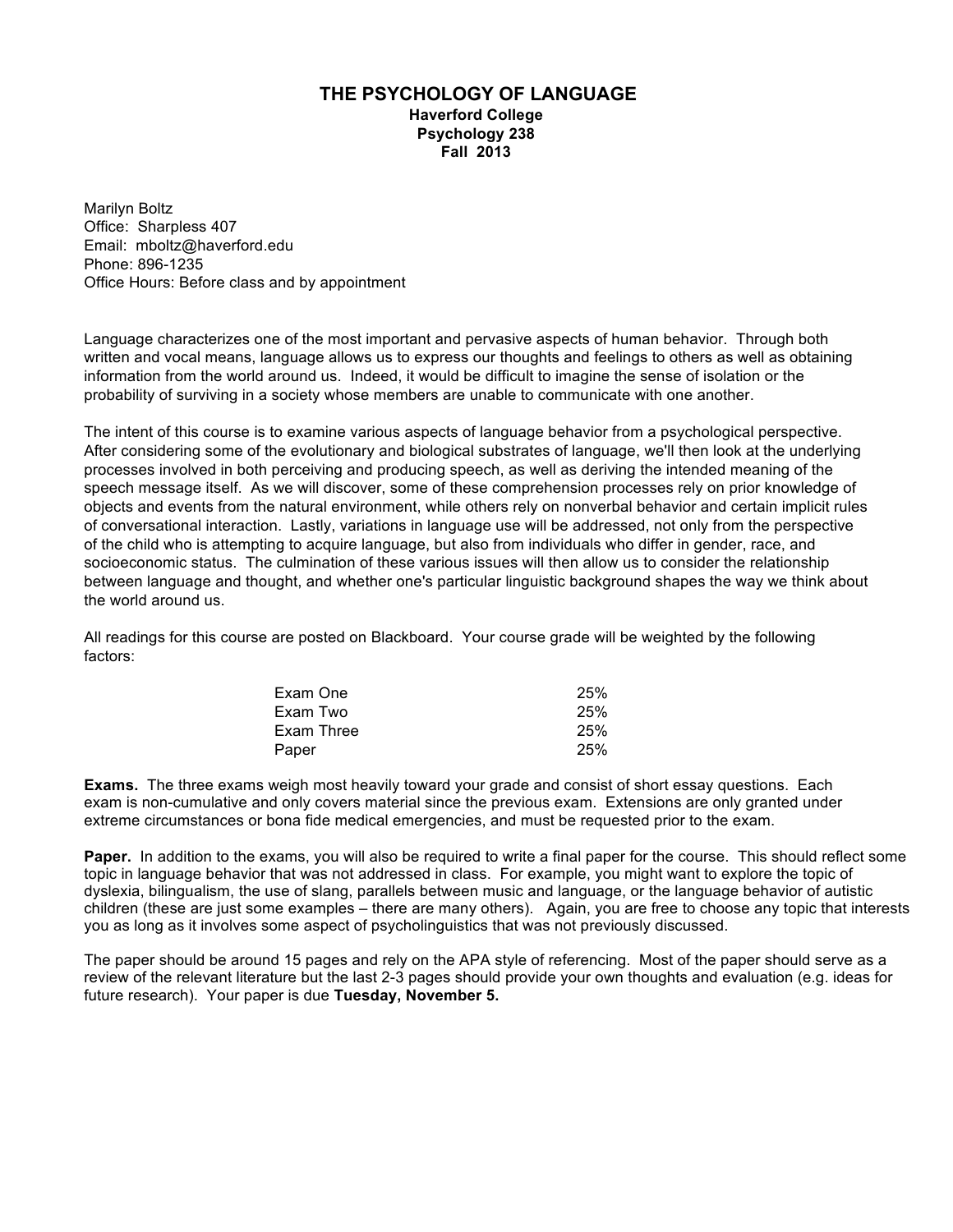## **LECTURE OUTLINE**

#### **I. Linguistics and Psychology**

- What is psycholinguistics and what issues are of interest?
- Historical Origins Behaviorism Influence of Noam Chomsky

#### **READINGS**: Carroll, *The Psychology of Language: Fifth Edition.* Chapters 1 and 2

#### ----------------------------------------------------------------------------------------------------------------------------- **II. Biological Foundations of Language**

- **-** Neurological mechanisms of language production and comprehension
- Aphasia and implications for normal language processing
- Hemispheric differences
- Evolution of language
- Language in other animal species dolphins, bees, and primates

#### **READINGS**: Carroll, Chapter 13

- Springer, S. & Deutsch, G. (1998). The human split brain: Surgical separation of the hemispheres. In R. Honeck (Ed.), *Introductory readings for cognitive psychology*. NY: McGraw Hill.
- Pinker, S. (2003). Language as an adaptation to the cognitive niche. In M.H. Christiansen and S. Kirby (Eds.), *Language evolution*. NY: Oxford University Press.
- Demers, R. (1988). Linguistics and animal communication. In F. Newmeyer (Ed.), *Linguistics: The Cambridge survey. Vol. III.* Cambridge University Press.
- Rumbaugh, D.M. & Savage-Rumbaugh, S. (1994) Language in comparative perspective. In N.J. MacKintosh (Ed.), *Animal learning and cognition*. (pp. 307-333). NY: Academic Press.

-----------------------------------------------------------------------------------------------------------------------------

#### **III. Perception of Language**

- Articulatory phonetics and the production of speech sounds
- Acoustical phonetics and the physical characteristics of speech
- Categorical perception
- Models of speech perception

-----------------------------------------------------------------------------------------------------------------------------

- Reading behavior

#### **READINGS**: Carroll, Chapter 4

#### **EXAM ONE**

-----------------------------------------------------------------------------------------------------------------------------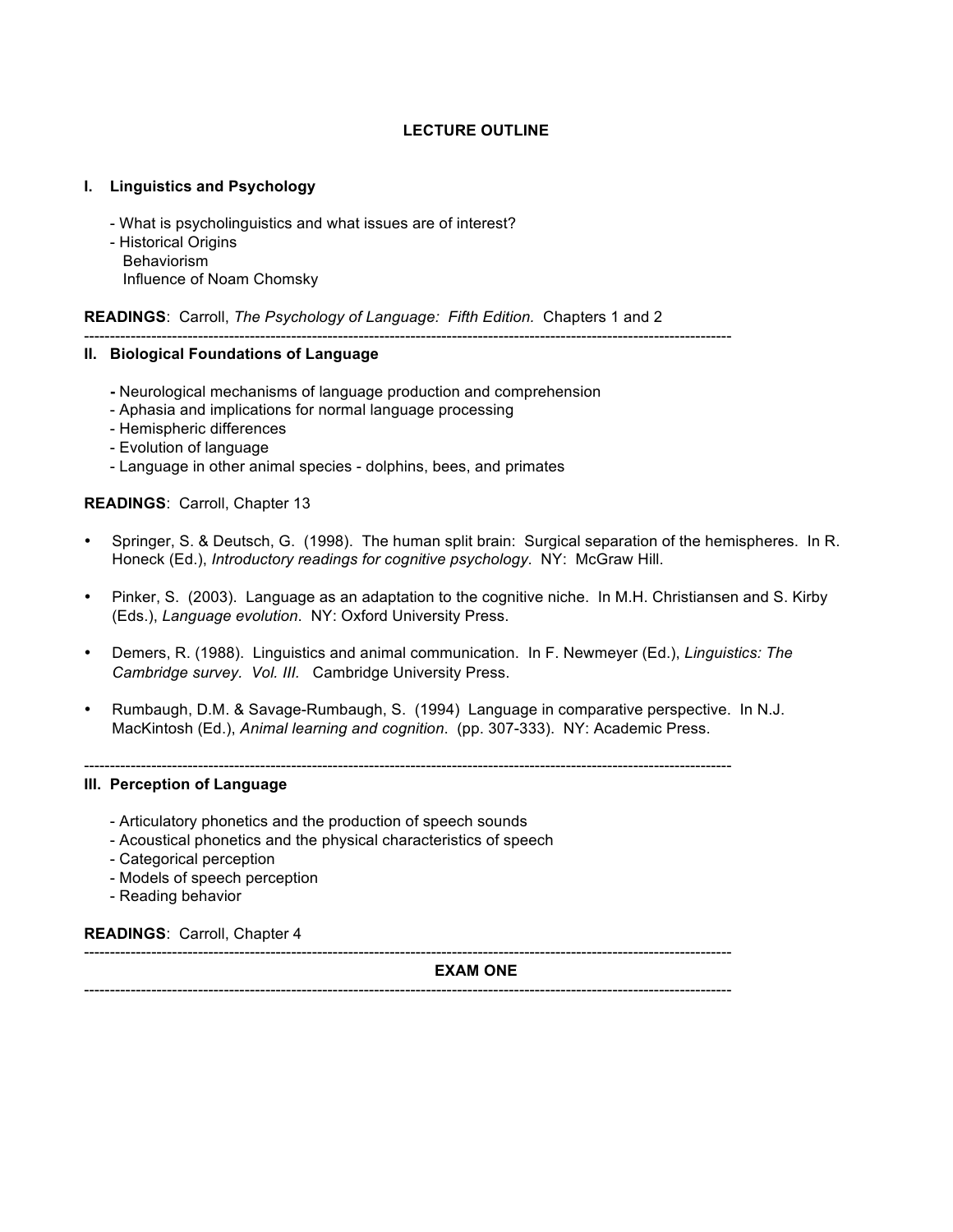## **IV. The Internal Lexicon**

- How are words and their concepts stored?
- Models of semantic memory
- Hierarchical Models
- Spreading Activation Model
- Retrieval of words from memory factors influencing lexical access

## **READINGS**: Carroll, Chapter 5

-----------------------------------------------------------------------------------------------------------------------------

# **V. Sentence Comprehension**

- Role of syntax in understanding sentences
- Memory for sentences: constructive memory and inferences presuppositions propositional models of sentence memory - Applications to eyewitness testimony and advertising

## **READINGS**: Carroll, Chapter 6

-----------------------------------------------------------------------------------------------------------------------------

## **VI. Discourse Comprehension**

- Microstructure of stories: Sentential relations and the Given-New Contract
- Representations of discourse in memory
- Role of inferential processes
- Macrostructure of stories: The role of schemata and story grammars
- Applications to education and classroom learning

## **READINGS**: Carroll, Chapter 7

- Taylor, S. & Crocker, J. (1981). Schematic bases of social information processing. From E.T. Higgins, C.P. Herman, & M.P. Zanna (Eds.), *Social Cognition: The Ontario Symposium, Vol. 1* Erlbaum Press.
- Black, J. Comprehending stories and social situations.

#### **VII. Language Production**

- Insights from "slips of the tongue"
- Stages of language planning
- Mechanisms of speech production
- Hesitations and syntactic planning
- Insights from sign language

## **READINGS**: Carroll, Chapter 8

• Motley, M. (1985). Slips of the tongue. *Scientific American, 253,* 116-127.

-----------------------------------------------------------------------------------------------------------------------------

-----------------------------------------------------------------------------------------------------------------------------

## **EXAM TWO**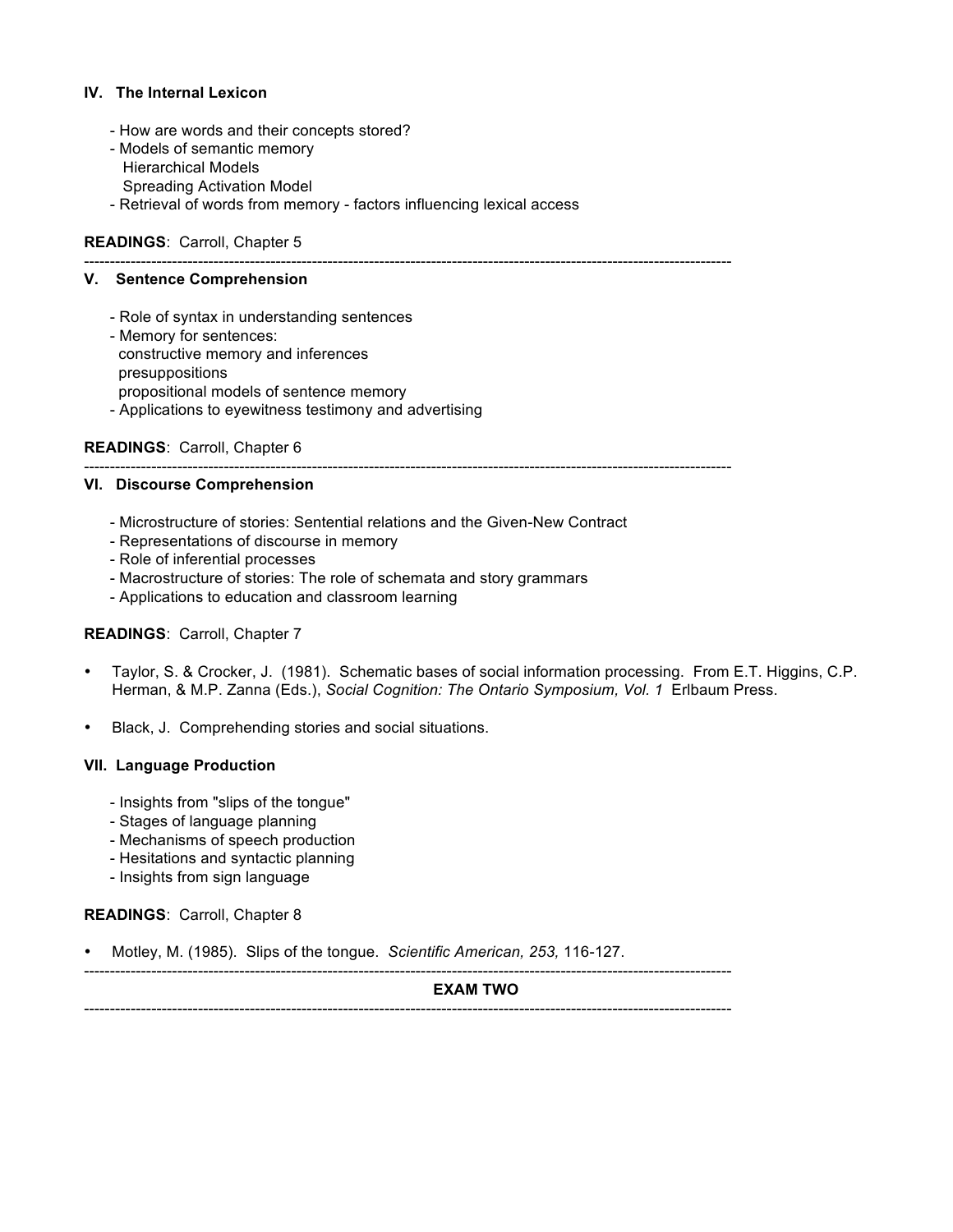## **VIII. Conversational Interaction**

- Display of nonverbal behavior: proxemics and kinesics eye gaze information from qualities of the voice
- The temporal structure of conversation interactional synchrony and speaker accommodation
- Conversation as an implicit contract conversational maxims
- Turn-taking behavior
- Schizophrenic thought and language a breakdown of conversational norms

#### **READINGS**: Carroll, Chapter 9

- Burgoon, J. (1993). Interpersonal expectations, expectancy violations, and emotional communication. *Journal of Language and Social Psychology, 12,* 30-48.
- Krauss, R.M. & Chiu, C.Y. (1998). Language and social behavior. From *Handbook of Social Psychology: Volume II.* Edited by D.T. Gilbert, S.T. Fiske & G. Lindzey. (pp. 41-88). McGraw Hill: NY
- Tartarr, V.C. (1986). Language changes from personality disorders. From *Language processes* by V.C. Tartarr. NY: Holt, Rhinehart, & Winston.
- Chaika, E. (1986). Crazy talk. In D. Goleman & D. Heller (Eds.), *The pleasures of psychology.* NY: Mentor Publishing.

#### ----------------------------------------------------------------------------------------------------------------------------- **IX. Linguistic Diversity**

- Variations due to socioeconomic status
- Eubonics and Black English
- Gender differences in language behavior What do they reflect?
- Relationship between thought and language Does one's linguistic system influence perception, memory, and thinking?

#### **READINGS**: Carroll, Chapter 14

- Krauss, R.M. & Chiu, C.Y. (1998). Language and social behavior. From *Handbook of Social Psychology: Volume II.* Edited by D.T. Gilbert, S.T. Fiske & G. Lindzey. (pp. 41-88). McGraw Hill: NY
- Henley, N. & Kramarae, C. (1994). Gender, power, and miscommunication. In C. Roman, S. Juhasz & C. Miller (Eds.), *The woman and language debate*. (pp. 383-406). Rutgers University Press.
- Tannen, D. (1997). Put down that paper and talk to me! Rapport-talk and report-talk. In D. Sattler & V. Shabatay (Eds*.), Psychology in context.* Boston: Houghton-Mifflin.
- Boroditsky, L. & Schmidt, L. (2000). Sex, syntax, and semantics. *Proceedings of the 22nd Annual Meeting of the Cognitive Science Society.*
- Lau, I., Lee, S. & Chiu, C. (2004). Language, cognition, and reality: Constructing shared meanings through communication. In M. Schaller & C. Crandall (Eds.), *The psychological foundations of culture.* Mahwah, NJ: Lawrence Erlbaum Associates.

-----------------------------------------------------------------------------------------------------------------------------